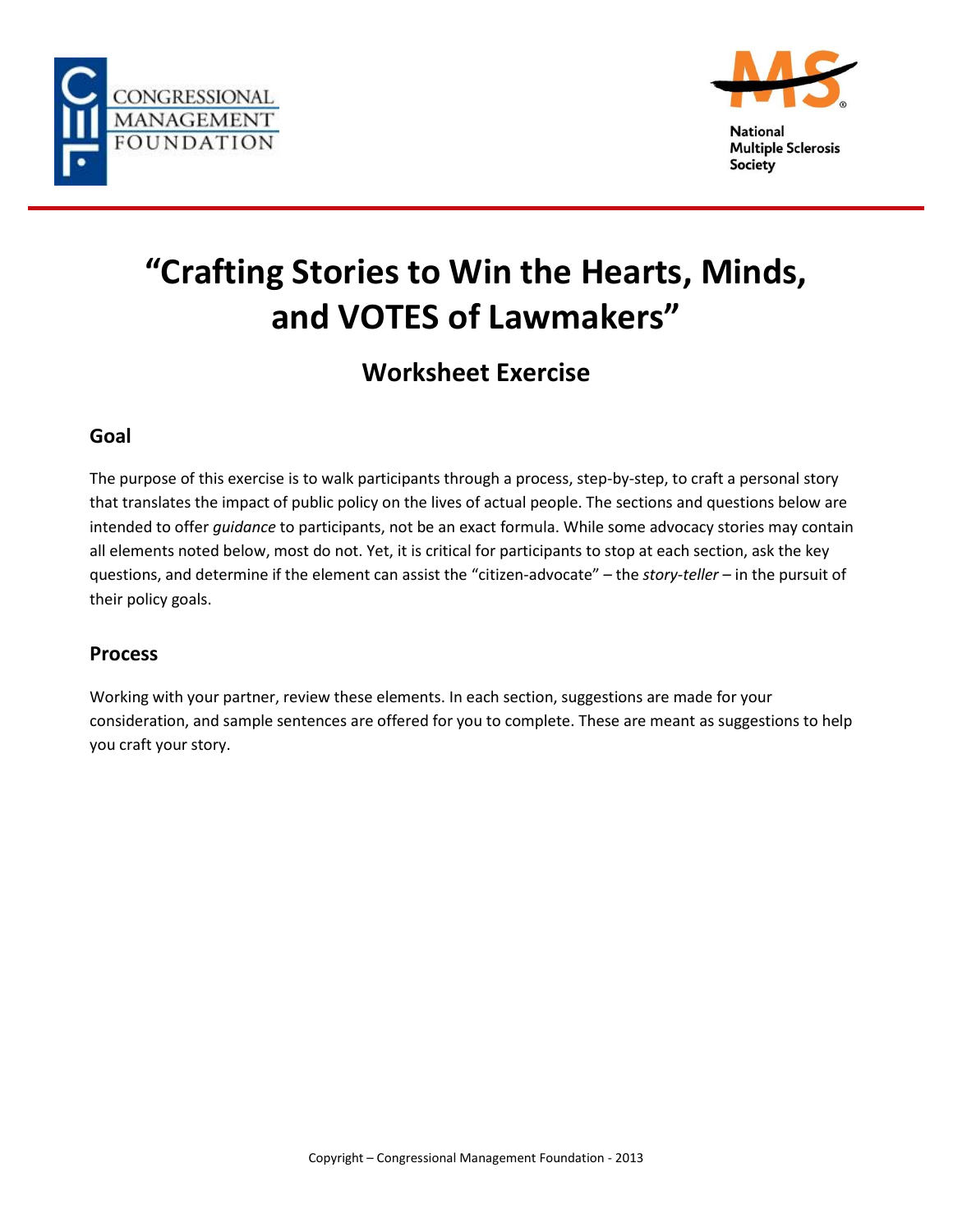### **Elements of Great Advocacy Story-Telling**

- 1. "The Want" Begin with the End in Mind *(the "sinker")*
	- The advocate knows what the "ask" is, and the legislators desired reaction. What are your goals?
	- When you have told your story, how do you want the legislator to think and feel?

Possible Sentence to Complete: "I want this legislator to …..

- 2. "The Opening " Set the Stage and Establish the Stakes *(the "hook")*
	- Establish context for the life you're about to describe.
	- Begin the story, thinking about the first sentence.

Possible Sentence to Complete: "If we don't do … it could result in…"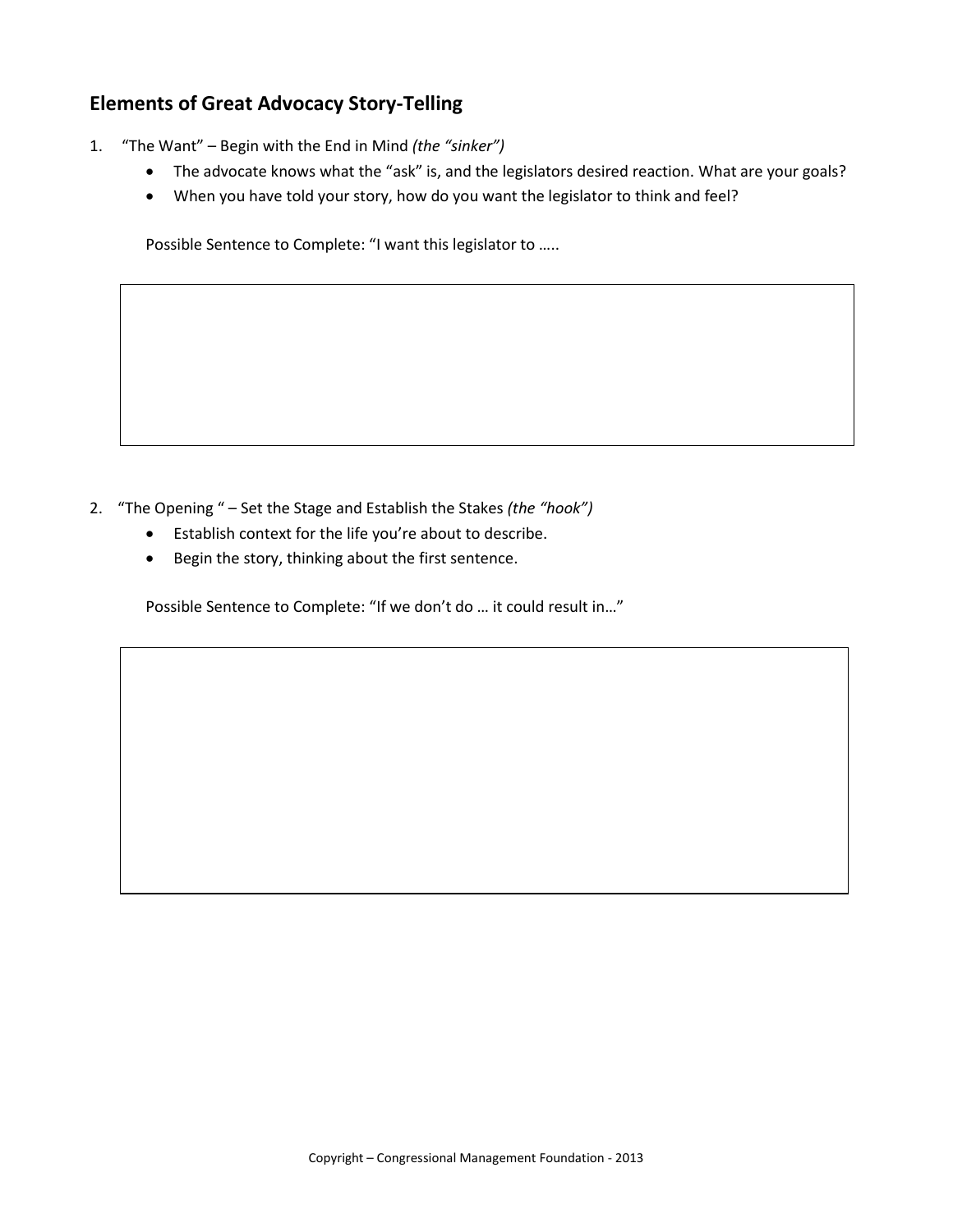- 3. "Paint the Picture" Details and the Senses *(the "hook")*
	- What did you see, hear, touch, taste, smell?
	- Make it real. Be practical, specific, and graphic don't hold ANYTHING back!

Possible Sentence to Complete: "It was as if I could (hear/feel/touch)…"

- 4. "The Struggle" Describe the Challenges *(the "line")*
	- Identify the conflict.
	- Struggles are mental, philosophical, emotional, physical even personally internal.

Possible Sentence to Complete: "We didn't know it would be this hard. We were up against…"